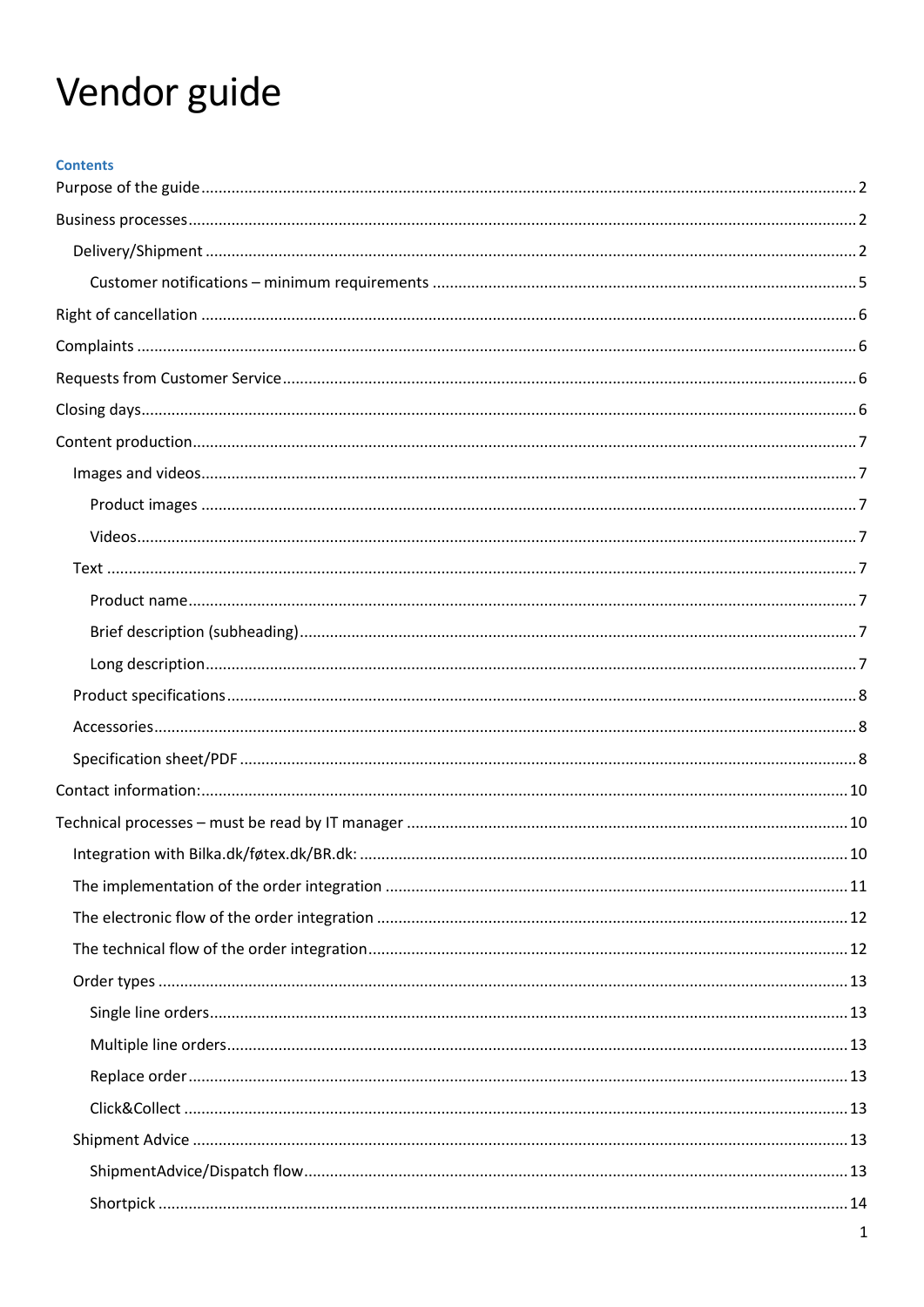# <span id="page-1-0"></span>**Purpose of the guide**

This Drop Ship Vendor Guide (hereinafter "The Guide") contains specific requirements for Drop Ship deliveries, including, but not limited to, technical requirements for the vendor's IT system, including requirements for delivery notifications and order integration system, as well as requirements for the content on the websites, including requirements for product data and picture format. For the purpose of The Guide, "Drop Ship deliveries" is defined as products which are sold by Salling Group on Salling Group's websites and that are delivered directly to Salling Group's end customers by the vendor.

The vendor is at all times required to comply with the requirements set out in The Guide. Any changes to The Guide can be made, subject to reasonable notice in Salling Group's opinion.

The Guide is an integral part of the signed commercial agreement and accompanying appendices (hereinafter "The Agreement") between the Parties, and must be read in this context.

In case of any inconsistencies between The Agreement and The Guide, the provisions of The Agreement shall prevail.

# <span id="page-1-1"></span>**Business processes**

# <span id="page-1-2"></span>**Delivery/Shipment**

Salling Group and the vendor must determine whether the logistics cost from DC's warehouse to the customer should be charged to Salling Group's freight agreement or to the vendor's agreement.

# 1: Salling Group's freight agreement

Salling Group pays all logistics costs arising from the freight partner that Salling Group wishes to use. In these cases, Salling Group is responsible for any damage, loss etc. arising from the release of the package to Salling Group's partner and until delivery to the customer. Any claims or damages proceedings against the carrier will be handled by Salling Group. In the event of loss/non-registration on the carrier's HUB, Salling Group may ask the vendor for documentation that the shipment was shipped from the warehouse.

Salling Group has several logistics partners who can offer various delivery options, including the Click&Collect concept, which is also an option for external vendors. Click&Collect allows the customer to purchase items at Bilka.dk, Føtex.dk and BR.dk and have them delivered to a Click&Collect box at the nearest føtex, Bilka or Netto store.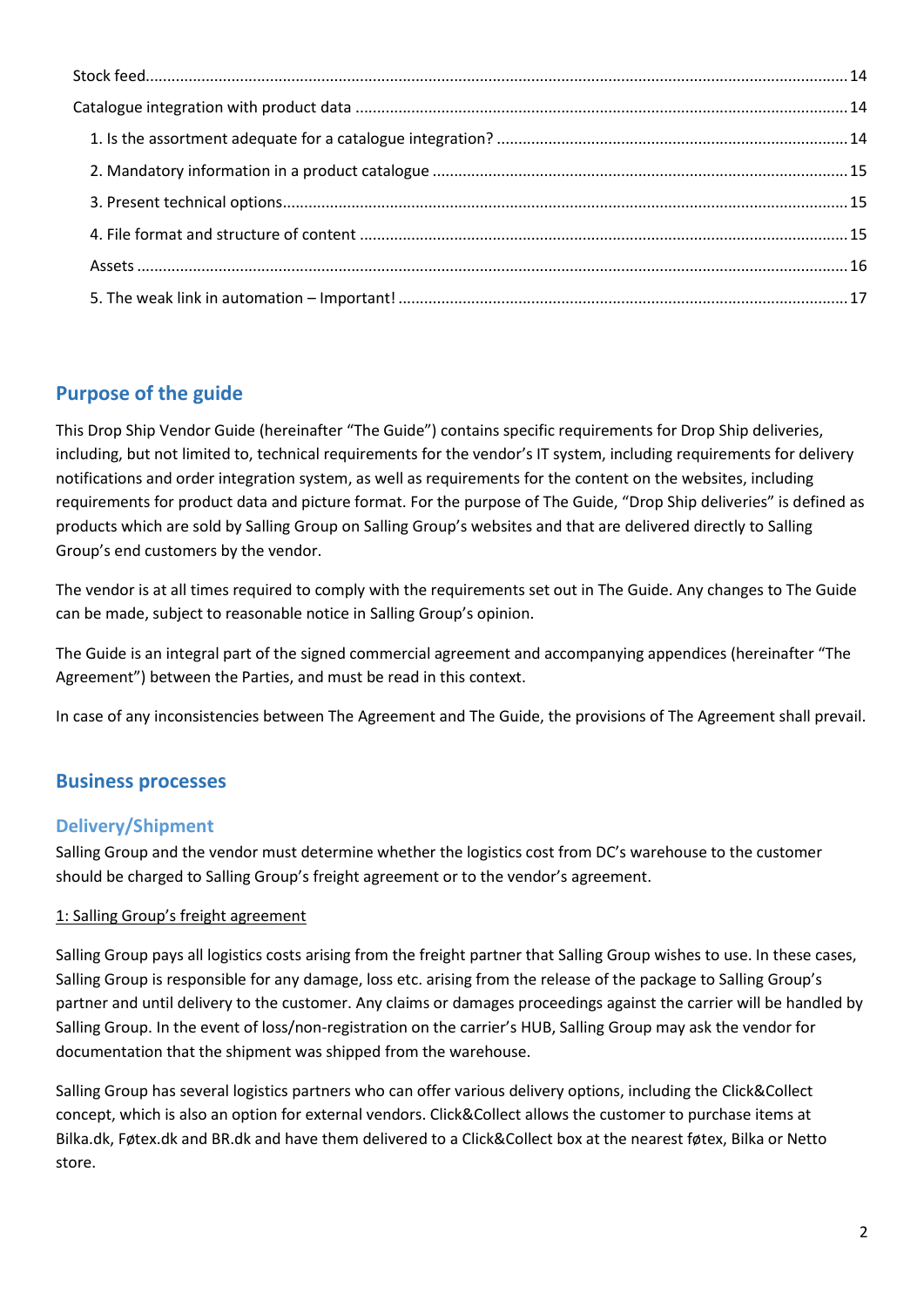The use of Click&Collect requires that the product has a maximum weight of 20 kg and maximum dimensions of 60 x 37 x 35 cm. If the package exceeds the stated dimensions, but subject to a maximum 20 kg, the package will be delivered to the store's warehouse; this is referred to as Click&Collect overflow. Note: This functionality is not possible in Netto stores. Click&Collect shipments are covered by the same terms and conditions as those applicable to Drop Ship deliveries. The Salling Group manager and the vendor determine the best freight solution for the commercial agreement.

# 2: Vendor's freight agreement

Salling Group and the vendor coordinate the logistics setup with the carrier the vendor wishes to use. In these cases, the vendor is responsible for any damage, loss etc. to the package in transit from handover to the vendor's carrier until delivery to the customer.

In case of compensation to the customer/lost/damaged items, Salling Group creates an invoice/direct shipment to the vendor for the purchase price without charging the vendor for freight costs. If the customer requests an exchange/replacement goods, the vendor is obliged to send a new item when Salling Group submits a new order for it.

If shipping is not part of the purchase price, a separate invoice must be sent from the vendor showing shipping only.

Regardless of freight agreement chosen (Salling Groups or your own), the supplier must have or must establish integration to Consignor, as this improves the customer journey and Salling Group tracking capabilities. For further information, please reach out to your contact person at Salling Group.

If the vendor changes the carrier, the vendor need to follow the process below.

**Process:** Vendor informs 14 days before carrier change with below information to **Ecom-drift, Online Trade Manager/Commercial Analyst and commercial**:

# **DSV vendor should inform this:**

- Vendor change X carrier to X
- Date for change
- Changed lead time? (See below description)
- Changed Cut-off? (Se below description)
- Change in delivery days?
- Carrier-ID for the carrier

If the vendor change transport agreement to Salling Group, the lead time should be one day.

#### **Explanation of Cut-off and Lead Time**

#### **Cut-off**

Cut-off is the time of day, where the delivery date are shifting one day. If the cut-off is 12:00 o'clock and the vendor receive an order before 12:00 o'clock, the vendor need to pick, pack and ship the order the same day (example with one day in Lead Time). Otherwise, the order is shipped the next day.

#### **Lead Time**

Lead Time is the time a vendor need to pick, pack and deliver the order to the customer. If the Lead time is 3 days, the vendor have to deliver the order within 3 days (Or 4 days, if the cut-off time is crossed). Note, if the Salling Group transport agreement is used, the lead time should be one day.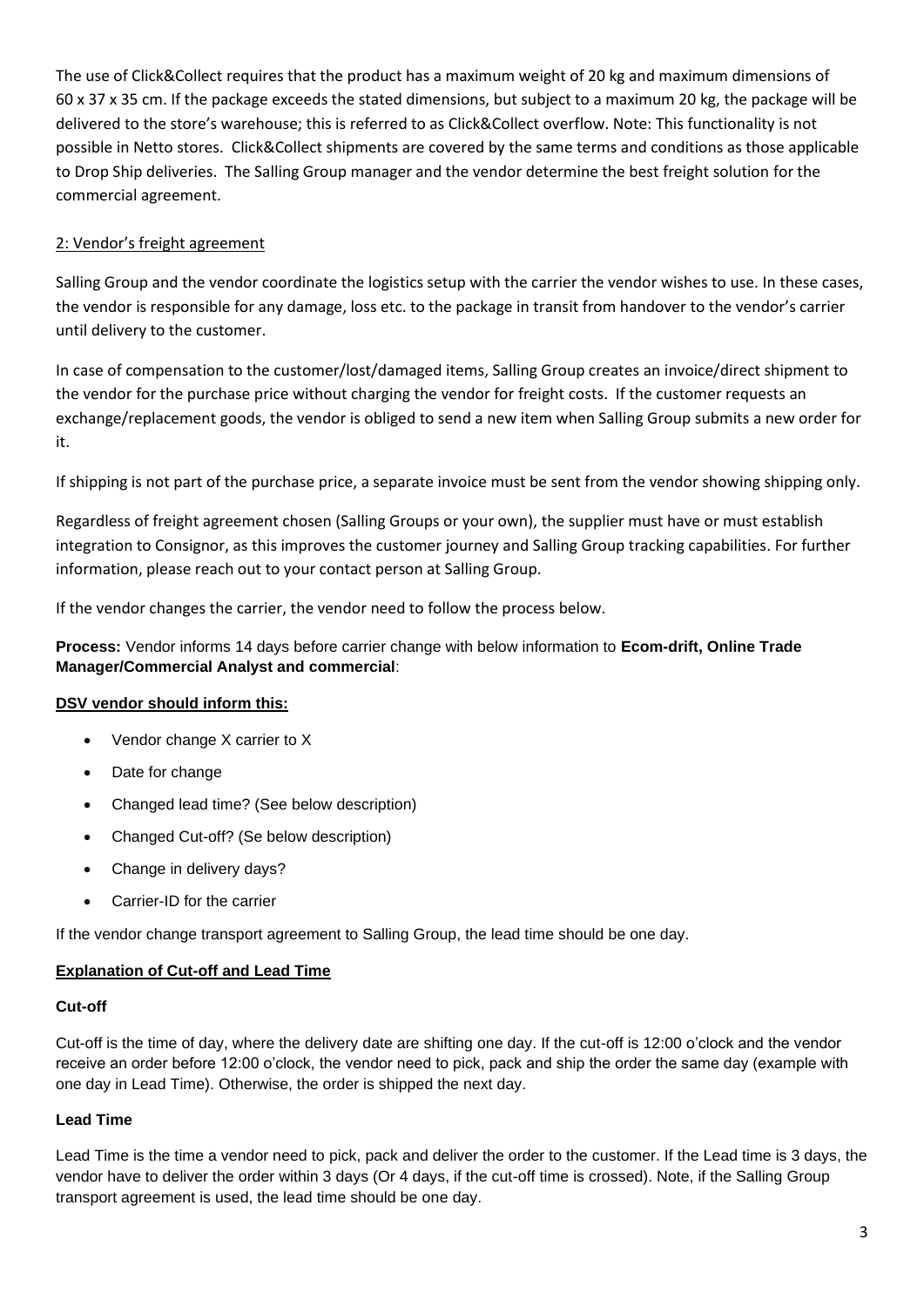#### 3: Return addresses

Irrespective of the shipping agreement, sender/return addresses for all shipments must be:

| Bilka.dk            | føtex.dk            | <b>BR.dk</b>               |
|---------------------|---------------------|----------------------------|
| Graham Bells Vej 22 | Graham Bells Vej 22 | <b>Graham Bells Vej 22</b> |
| Port 40             | Port 40             | Port 40                    |
| DK-8200 Aarhus N    | DK-8200 Aarhus N    | DK-8200 Aarhus N           |

The exception to this may be products/oversized items, such as flagpoles, greenhouses, etc. This must be coordinated before starting with Salling Group. These products are collected by the vendor at the customer's own expense.

#### 4: Seller site

It is important that the specific website the item is sold from is shown on the delivery note/shipping note/package label/T&T/emails and text messages that accompany the package to the customer, so that the customer sees the correct website where the item was purchased and so that any rejected shipments go to the Salling Group. Info on the order about seller website is:

#### EDIfact:

**NAD+OF:** 

#### **Bilka.dk 5790002243981/Føtex.dk 5790002243974/BR.dk 5790002461910**

UBL:

#### **Cbc:Name:**

Bilka.dk

føtex.dk

BR.dk

The vendor is obliged to notify Salling Group (Customer Service) of any kind of short picks, delay, out of stock events, as well as any other kind of delivery difficulties. The message must be sent to [info@bilka.dk,](mailto:info@bilka.dk) and must contain the following information; a) Order number, b) SG article number or EAN, c) New expected deliver date and d) reason for event. This message must be sent to Salling Group no later than 15.30 on the original expected shipment day.

Track&Trace number is sent via Shipment Advice. See the section on "Integration with Bilka.dk/føtex.dk/BR.dk".

In case of delay, Salling Group is entitled to redress in respect of the vendor's breach of contract pursuant to the stated terms of The Agreement; reference is hereby made to these.

Failure to update Track&Trace and Shipment Advice/Dispatch Advice is determined on an order-by-order basis. If the vendor underperforms, Salling Group is entitled to payment in the following amounts: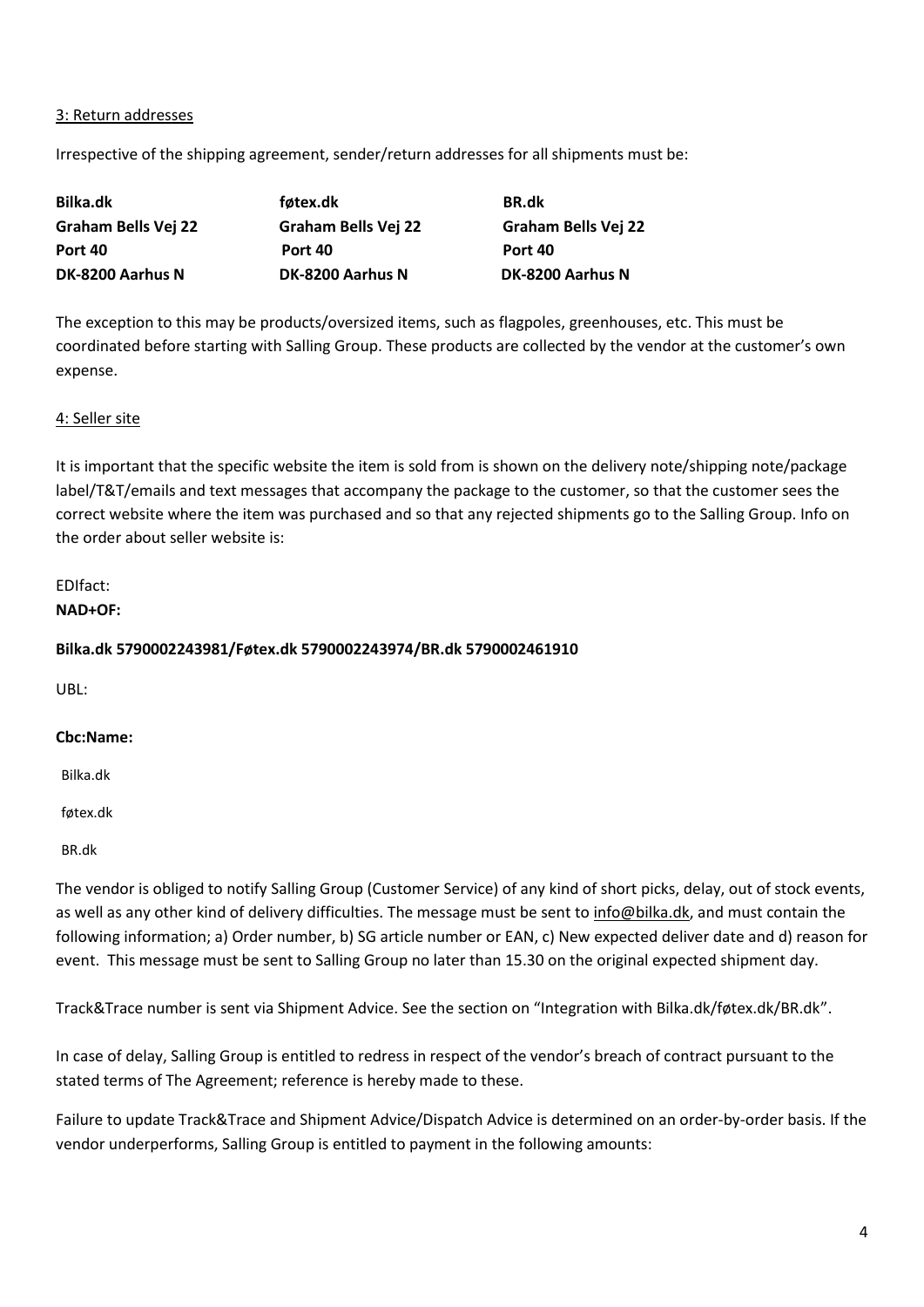| Share of orders with Shipment Advice sent and on<br>time | Amount                                                                                                                                                          |
|----------------------------------------------------------|-----------------------------------------------------------------------------------------------------------------------------------------------------------------|
| 95,0% - 100,0%                                           | $0 - EUR$                                                                                                                                                       |
| $0.0\% - 94.9\%$                                         | 13,50 EUR per delayed or not sent Shipment Advice.<br>Settlement is done on the basis of all orders without or<br>with a delayed shipment advice for the month. |

| Share of orders with correct and on time Track & Trace<br>information | Amount                                                                                                                                                                                              |
|-----------------------------------------------------------------------|-----------------------------------------------------------------------------------------------------------------------------------------------------------------------------------------------------|
| 95,0% - 100,0%                                                        | $0 - EUR$                                                                                                                                                                                           |
| $0,0\%$ - 94,9%                                                       | 13,50 EUR per delayed, missing or faulty Track & Trace<br>information. Settlement is done on the basis of all<br>orders with delayed, missing or faulty Track & Trace<br>information for the month. |

The total amounts of the two above amounts cannot exceed 1.340.- EUR excl. VAT per month.

# *Any payments pursuant to this provision does not exclude Salling Group from redress for breach of contract, including claiming compensation in accordance with The Agreement.*

#### <span id="page-4-0"></span>**Customer notifications – minimum requirements**

Salling Group has learned that customers greatly appreciate information about the delivery. Thus, Salling Group has established the scenarios listed below regarding the vendor's duty of notification. Common to all of the scenarios mentioned below is that end-customers must be provided with "Track and Trace" information.



Please refer to the table below regarding communication with end-customers:

To the greatest extent possible, the vendor is responsible for assessing and taking any necessary actions in order to fulfil the requirements in the above scenario.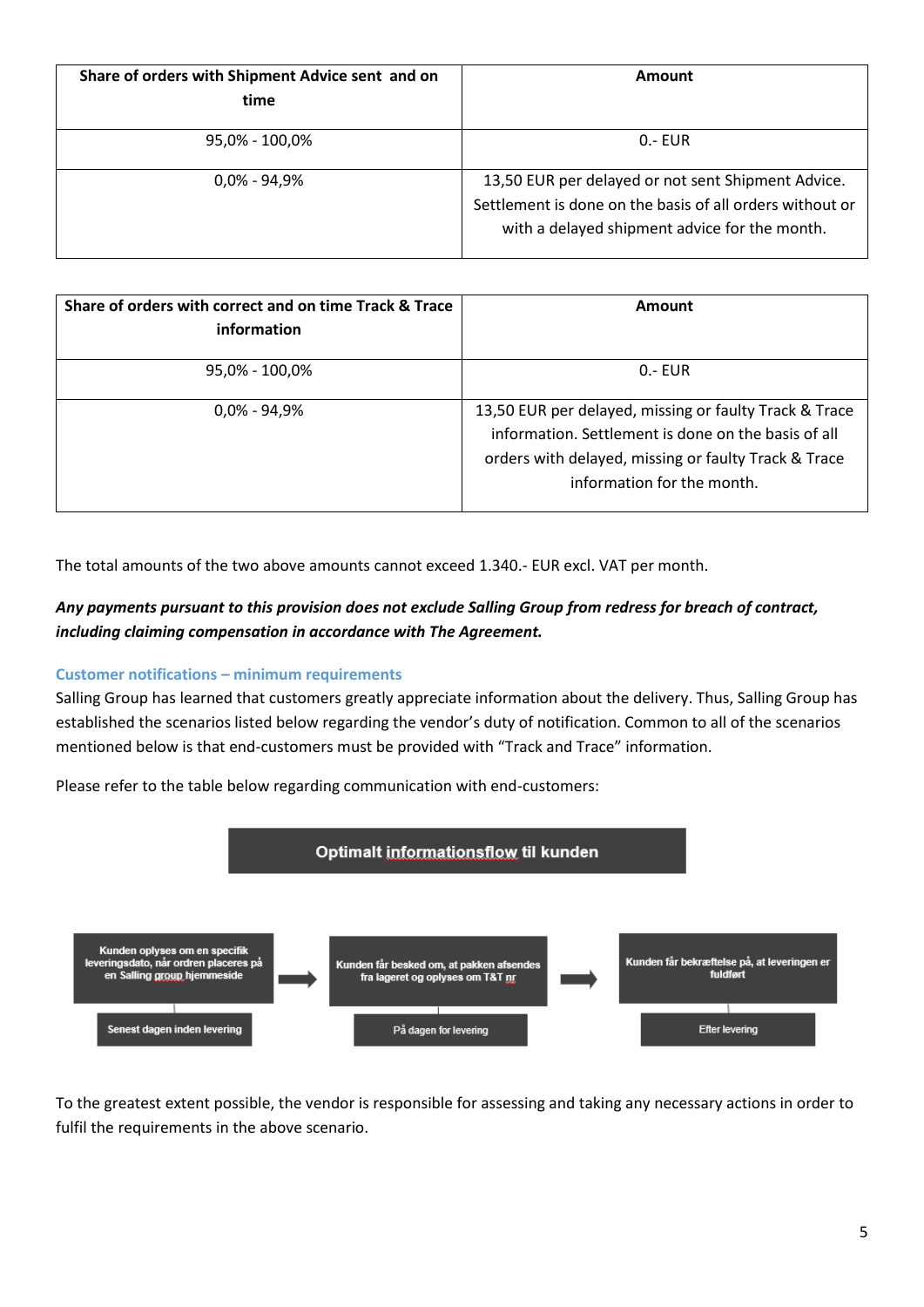# <span id="page-5-0"></span>**Right of cancellation**

The vendor is required to fulfil the terms of withdrawal as stated in The Agreement. If the customer wishes to return the product, it must be substantially in the same condition as when it was received, and must be returned in the original and intact packaging. If the customer uses his or her right of withdrawal, Salling Group must be able to return the product to the vendor if it is in its original packaging.

# <span id="page-5-1"></span>**Complaints**

The vendor is required to fulfil the terms of complaints as stated in The Agreement. The return agreement with the customer must be coordinated between Salling Group and the vendor. If a standard agreement to this effect is not in place, Salling Group Customer Service will contact the vendor case by case for further clarification.

Consumables and products requiring a licence, which contain a subscription or licence, can only be returned in original unopened packaging. This involves cartridges, phones with a subscription, DVDs, CDs, computer programs, etc.

# <span id="page-5-2"></span>**Requests from Customer Service**

The vendor is obligated to provide Salling Group with a relevant email address and phone number where Salling Group's Customer Service is able to reach the vendor. The contact information should be provided to the vendor's usual contacts at Salling Group, and Customer Service at info@bilka.dk should be notified. The vendor is obligated to check any written incoming enquiries every day, just as the vendor must be reachable by phone all working days between 8am and 4pm.

The vendor must answer any enquiry from Salling Group's Customer Service within 24 hours counting from the time the enquiry was received, except weekends and holidays, when the 24 hours are counted starting at 8am the next working day.

If the nature of the enquiry is such that further processing time is required, the vendor must inform Customer Service within 24 hours of an expected timeframe for resolving the issue, and inform Customer Service why the issue cannot be resolved before the deadline.

# <span id="page-5-3"></span>Closing days

The vendor is responsible for informing SG of closing days in a timely and satisfactory manner.

Therefore, as soon as these are known, notification of closing days should be emailed to: [Goodsflowecom@sallinggroup.com](mailto:Goodsflowecom@sallinggroup.com)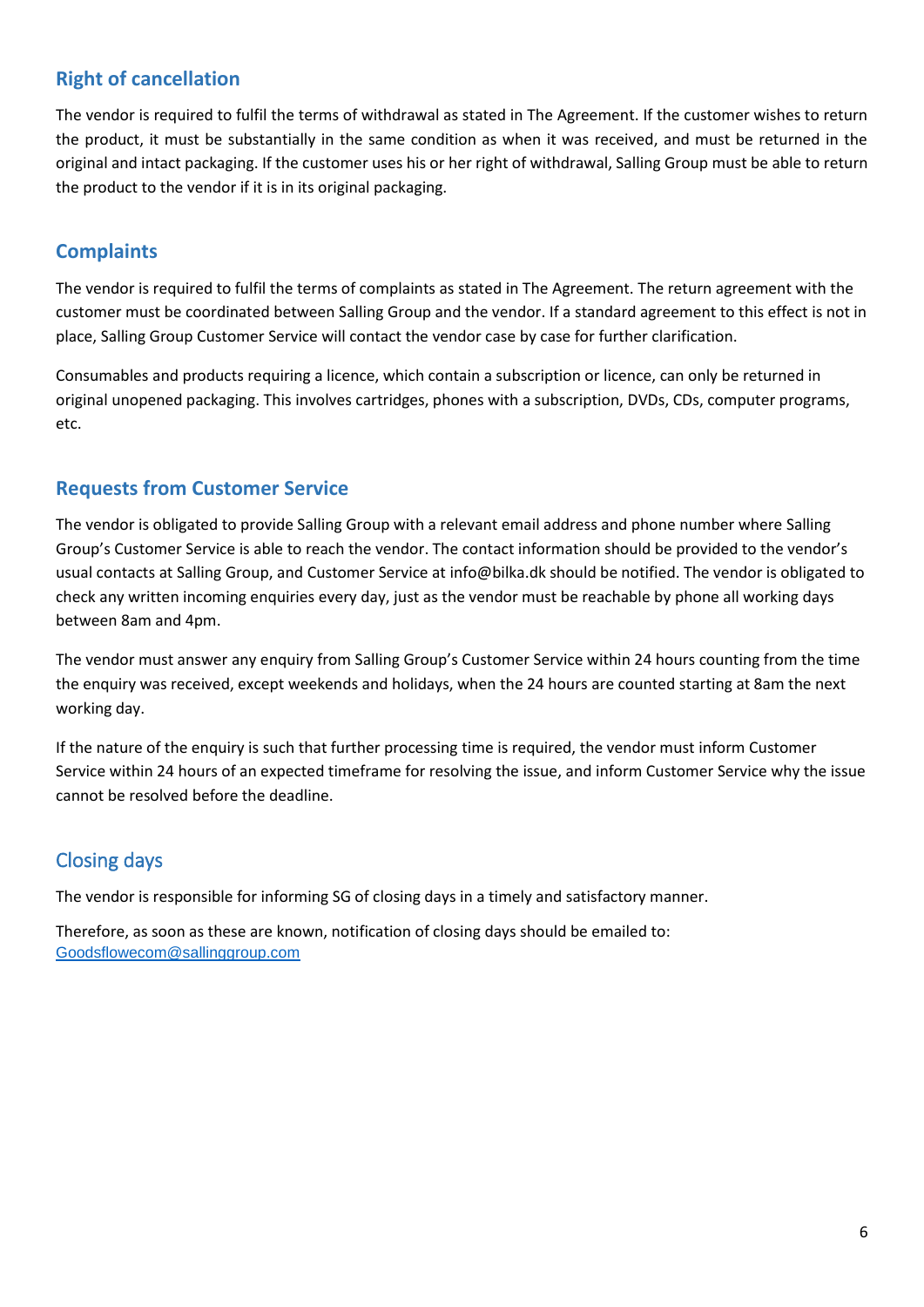# <span id="page-6-0"></span>**Content production**

Content production consists of item creation such as producing videos, brand pages, theme pages and other inspirational designs to enrich the customer's experience when visiting bilka.dk/føtex.dk/br.dk.

In addition, we also work with organic searches along with keyword optimisation of categories at Bilka.dk/føtex.dk/br.dk. This is to ensure traffic when the customers use Google's search engine. Based on these keyword analyses, Salling Group designs texts, category pages, navigation structure, guides and much more for the benefit of Bilka.dk/føtex.dk/br.dk.

The vendor is responsible for ensuring and must ensure that submitted images, videos and text materials are free of or compliant with the rights of third parties and may be used free of charge by the Salling Group, cf. The Agreement.

# <span id="page-6-1"></span>**Images and videos**

#### <span id="page-6-2"></span>**Product images**

All image files must be delivered as .png or .jpg files. The resolution must be as high as possible – at least 2000 pixels each side, and image size must be 500 KB – 2 MB. Furthermore, images must be named in such way that there will be no doubt which product they belong to. If an image is updated or changed, the image name must be changed as well.

A primary cutout image of the item must be provided. This can be with a transparent or white background. It is also useful to provide context photos, close-ups etc. as secondary images.

#### <span id="page-6-3"></span>**Videos**

Product-specific or category-specific videos can be delivered as a video file (VLC media player (MP4)) or as a link to the manufacturer's/vendor's YouTube channel, where the video is located. Preferably YouTube links.

It is important that a video does not contain material, text, speech etc. that is representative of only one of our web shops.

# <span id="page-6-4"></span>**Text**

#### <span id="page-6-5"></span>**Product name**

The name of the product must be expressive and must contain SEO-optimised text such as brand, size, model and colour. In addition, the names of the items must be standardised across a group of products.

# <span id="page-6-6"></span>**Brief description (subheading)**

This is where the specifications, which are used to distinguish between the products, are mentioned. This is the text that will be shown just below the image on the list of products, and the primary purpose of the specifications is to distinguish the products from each other. It is important that this is consistent for all products within a particular product category to help highlight the specifics of each product.

Also, the text must be in Danish.

#### <span id="page-6-7"></span>**Long description**

This must be formulated as a coherent description of product characteristics and benefits. It is important to make the text as unique as possible to avoid duplicating content from other web shops.

Long descriptions must be in Danish and must contain at least 100 characters, preferably 300+.

A long description is a requirement for all products. If possible, it is an advantage to provide material for category texts, buying guides or other types of guides.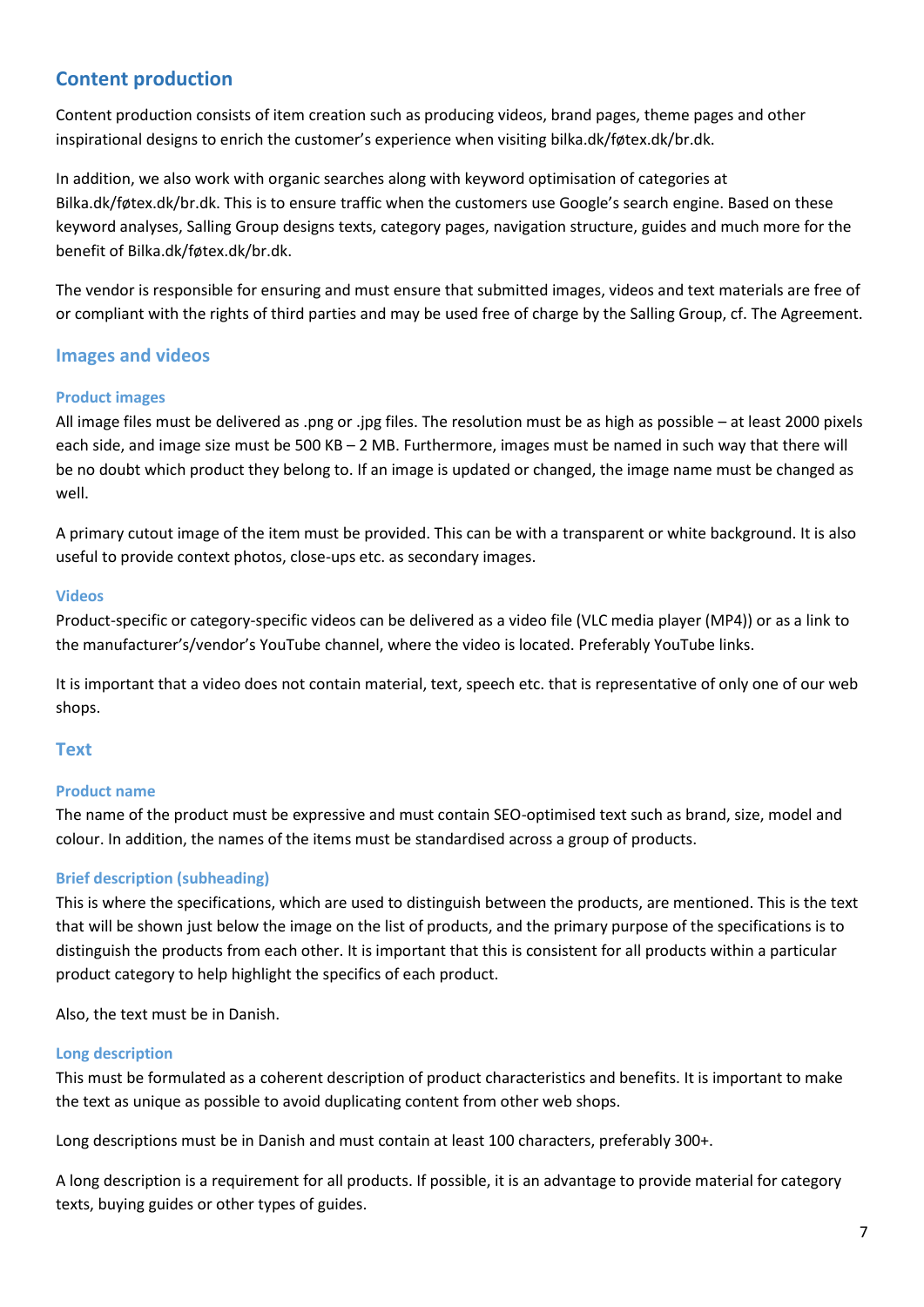# <span id="page-7-0"></span>**Product specifications**

These are set up in the creation scheme with sales-specific attribute columns to make it easy for the creative team to ensure uniform product creation. Products must also include attributes required by law.

It is important that all essential specifications are entered here, and that all specifications are entered for all products. Only in this way can we ensure a high level of data quality across all products in our web shops.

# <span id="page-7-1"></span>**Accessories**

If some of the items are complementary items, it is important to enter this in the creation scheme. Only in this way can we ensure that the right products are placed together. It must be clear which products are meant to complement each other.

If relevant, it will be an advantage to connect items that are already created as complementary items. To indicate the complementary item, you can use the item number, GTIN, or link directly to the item or unambiguous model number.

# <span id="page-7-2"></span>**Specification sheet/PDF**

Products of a technical nature or products that need to be assembled must contain a data sheet, assembly instructions or similar, as a PDF. Energy label in .jpg or .pdf format, where a legal requirement exists for this.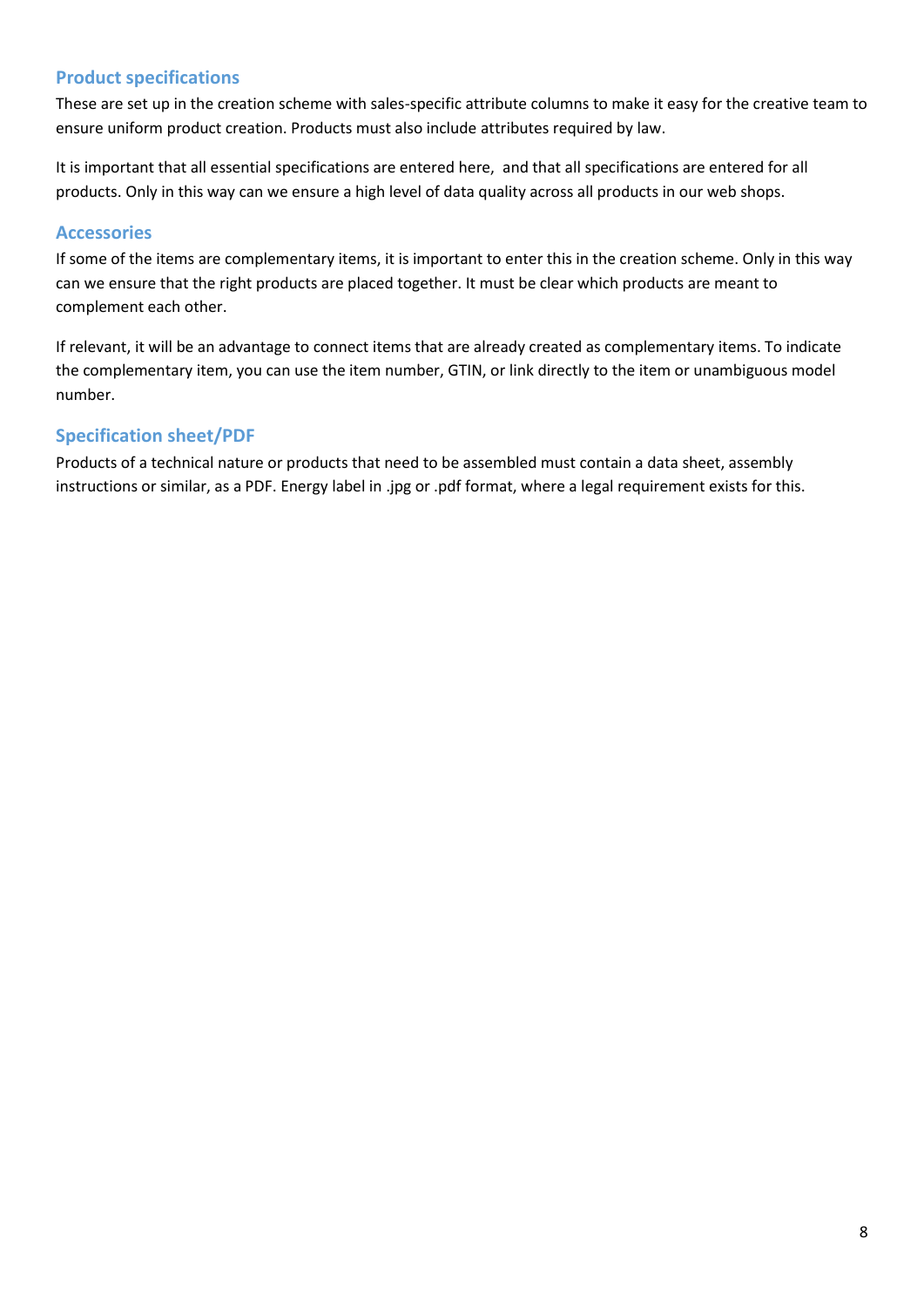# **Product creation requirements**

#### **Photos**

|             | Image files must be in .png or .jpg format. Cutout images without a background (not even a white |
|-------------|--------------------------------------------------------------------------------------------------|
| Requirement | background) must be sent through as .png                                                         |
| Requirement | Minimum 1 cutout image of the item with a transparent or white background                        |
| Requirement | High resolution $-$ at least 2000 pixels each side                                               |
| Requirement | The image size must be 500 $kb - 2 MB$                                                           |
| Requirement | The image file is named so that there is no doubt about which product it belongs to              |

# **Video**

Requirement All videos must be delivered in the form of a video file, or as a link to the manufacturer's YouTube video where the vendor holds the copyright. Preferably YouTube links. It is important that a video does not contain text, speech etc. that is representative of only one of our web shops. Format: VLC media player (MP4)

#### **Text**

| Requirement    | Text must be in Danish                                                                        |
|----------------|-----------------------------------------------------------------------------------------------|
| Requirement    | The product name must be significant and understandable to the customer.                      |
| Requirement    | Long description must contain between 100 and preferably 300+ characters                      |
| Requirement    | The header must contain an SEO description of the product                                     |
| Requirement    | Short description (subheading) containing the most important specifications must be specified |
| Requirement    | Long description must be a coherent description of the product's characteristics and benefits |
| Recommendation | All text should, if possible, be unique for Salling Group's websites                          |

# **Specifications**

| Requirement | Column setup in the creation scheme (including brand, colour, material) |
|-------------|-------------------------------------------------------------------------|
| Requirement | Comprehensive for the product group                                     |
| Requirement | Standardised across a product group                                     |

# **Accessories**

Requirement

If some of the products are complementary products, it is important to enter this in the scheme.

Salling Group requires compliance with the current content production requirements. For noncompliance, Salling Group is entitled to charge a fee of DKK 500 per product view online. The fee will be charged only after Salling Group has pinpointed the error and if it is not corrected within two business days. Any payments pursuant to this provision do not exclude Salling Group from remedy for breach of contract, including claiming compensation in accordance with The Agreement.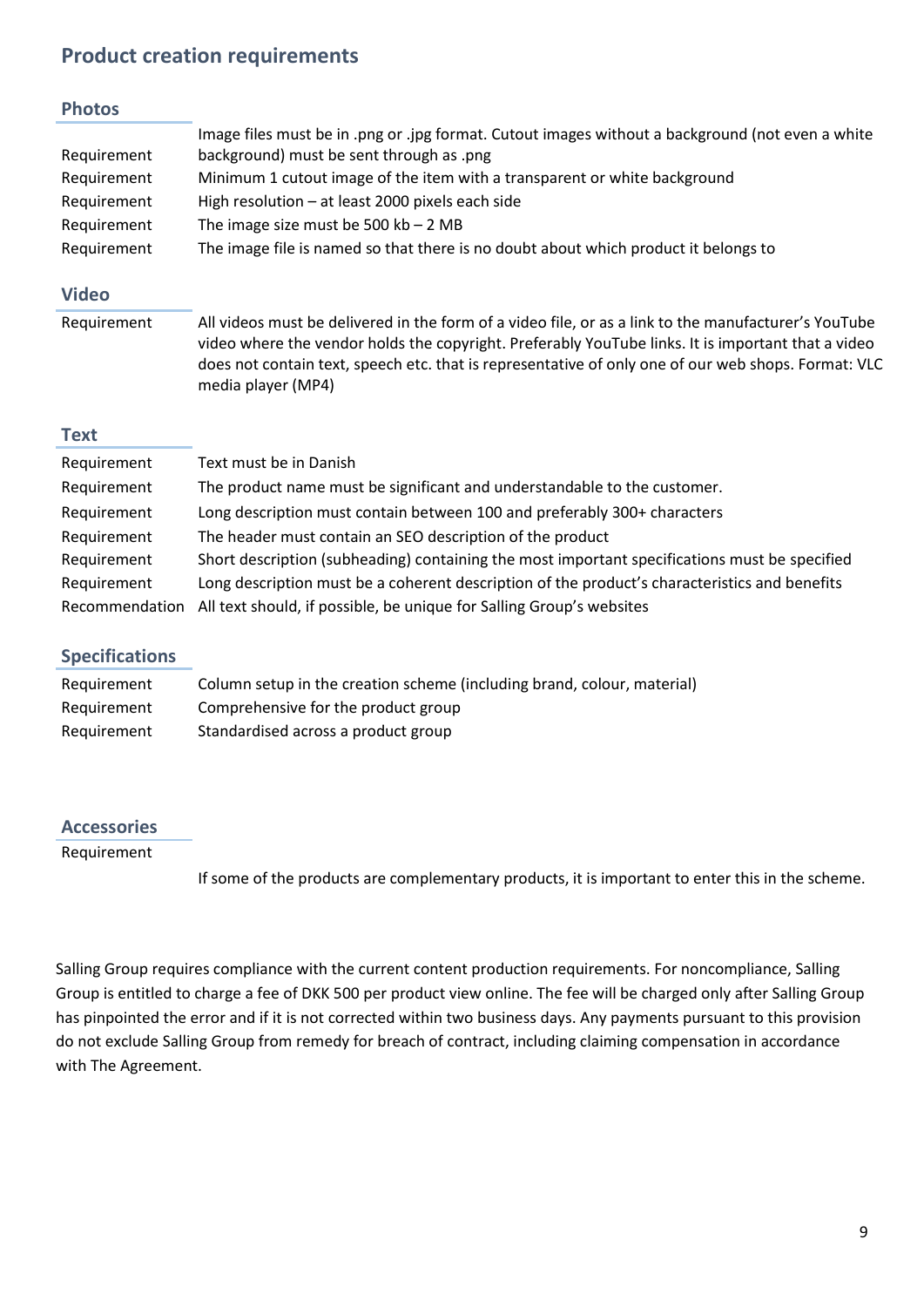# <span id="page-9-0"></span>**Contact information:**

Salling Group is always ready to help. If you have any questions, please do not hesitate to contact one of the following:

#### **Bilka.dk**

Rosbjergvej 33 DK-8220 Brabrand Tel. +45 8778 5000 Customer Service: +45 8930 3030 Customer Service[: info@bilka.dk](mailto:info@bilka.dk)

# **føtex.dk**

Rosbjergvej 33 DK-8220 Brabrand Tel. +45 8778 5000 Customer Service: +45 8930 3030 Customer Service[: info@bilka.dk](mailto:info@bilka.dk)

# **Salling Group EDI** Technical issues Supplier Data Collaboration Consultant, EDI and Lev. integrations [sdc@sallinggroup.com](mailto:sdc@sallinggroup.com)

**Back order/short pick contact** info@bilka.dk

**Flow of goods contact** [Goodsflowecom@sallinggroup.com](mailto:Goodsflowecom@sallinggroup.com)

**Content contact**  Category manager responsible for a category

**Business matters** Category manager responsible for a category

# **BR.dk**

Rosbjergvej 33 DK-8220 Brabrand Tel. +45 8778 5000 Customer Service: +45 8930 3030 Customer Service[: info@bilka.dk](mailto:info@bilka.dk)

# <span id="page-9-1"></span>**Technical processes – must be read by IT manager**

Note: In cooperation with Truecommerce, Salling Group has created integration (Onetime) capable of handling all required documents (Order, Dispatch, Invoice and Stock Feed) regarding commerce with Bilka.dk/føtex.dk/BR.dk. This solution is produced as a web portal and can be integrated further into the vendor's own IT system, and as this solution is in production, the integration for Salling Group can be completed within an estimated time of 3–4 weeks.

For more information on Onetime[: www.truecommerce.com](http://www.truecommerce.com/)

Contact info for Truecommerce: [Customermanagement@truecommerce.com](mailto:Customermanagement@truecommerce.com)

Note: Truecommerce is an external partner.

# <span id="page-9-2"></span>**Integration with Bilka.dk/føtex.dk/BR.dk:**

Integration with Bilka.dk/føtex.dk/BR.dk, also called a drop shipment, is an expanded setup where the vendor sends the products directly to the customer. It is a requirement that the vendor can receive a web order directly into their system (or web portal), after which the vendor can pack and send the order to the customer. An order will be generated and sent directly to the vendor every time an order is placed at Bilka.dk/føtex.dk/BR.dk. The vendor must send a Control/Acknowledgement to confirm that the order has been received by the vendor.

Once the vendor has packed and sent the order to the customer, the vendor is required to send one Shipment Advice per order to Bilka.dk/føtex.dk/BR.dk, which ensures withdrawal from the customer's credit card, and we will be able to receive the vendor's invoice. One invoice per web order must be sent.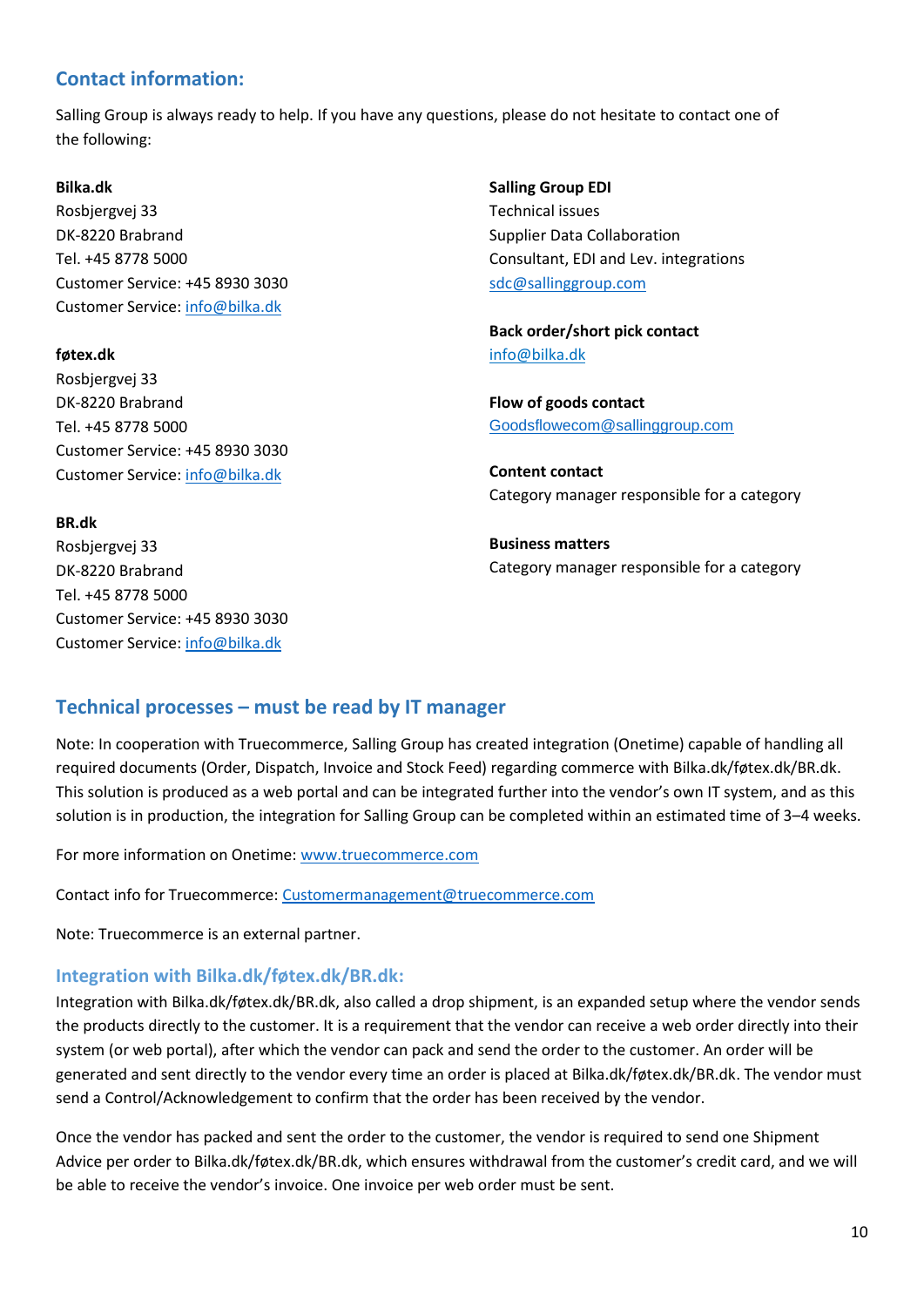# *The Shipment Advice must always be sent at the time of shipping the order to the customer.*

The vendor must send the Track&Trace number via the Shipment Advice so that the customer can track his or her package. Bilka.dk/føtex.dk/BR.dk informs the customer by email when the Shipment Advice is received. If this does not happen, Salling Group will be able to collect payment from the vendor in accordance with the other provisions of The Guide and The Agreement.

The vendor must deliver a stock feed to Salling Group at least once an hour to ensure correct inventory status at Salling Group. This minimises the risk of oversold and undersold items.

All exchanges of documents must be electronic. The format of document exchange is agreed with Bilka.dk/føtex.dk/BR.dk. The vendor is responsible for the setup in their own system, and Bilka.dk/føtex.dk/BR.dk is responsible for setting up internally at Salling Group.

In brief terms, the process looks like this:

- 1. The vendor must receive a Bilka.dk/føtex.dk/BR.dk web order.
- 2. The vendor must send a Control/Acknowledgement to confirm that the order has been received by the vendor.
- 3. The vendor must send one shipment advice back to Bilka.dk/føtex.dk/BR.dk when the order is shipped to the customer.
- 4. The shipment advice must contain Track&Trace.
- 5. The vendor must send one invoice per order to Bilka.dk/føtex.dk/BR.dk. (Must not include shipping costs)
- 6. The vendor sends a stock feed as often as possible.

# <span id="page-10-0"></span>**The implementation of the order integration**

Initially, a number of questions will be sent to the vendor (Screening). The answers to these questions form the basis for choosing the correct IT solution, as well as clarifying possible issues. Subsequently, Salling Group contacts the vendor's IT contact to agree on the technical solution. It is important that the timetable allocates resources for setup and testing of integration throughout the process.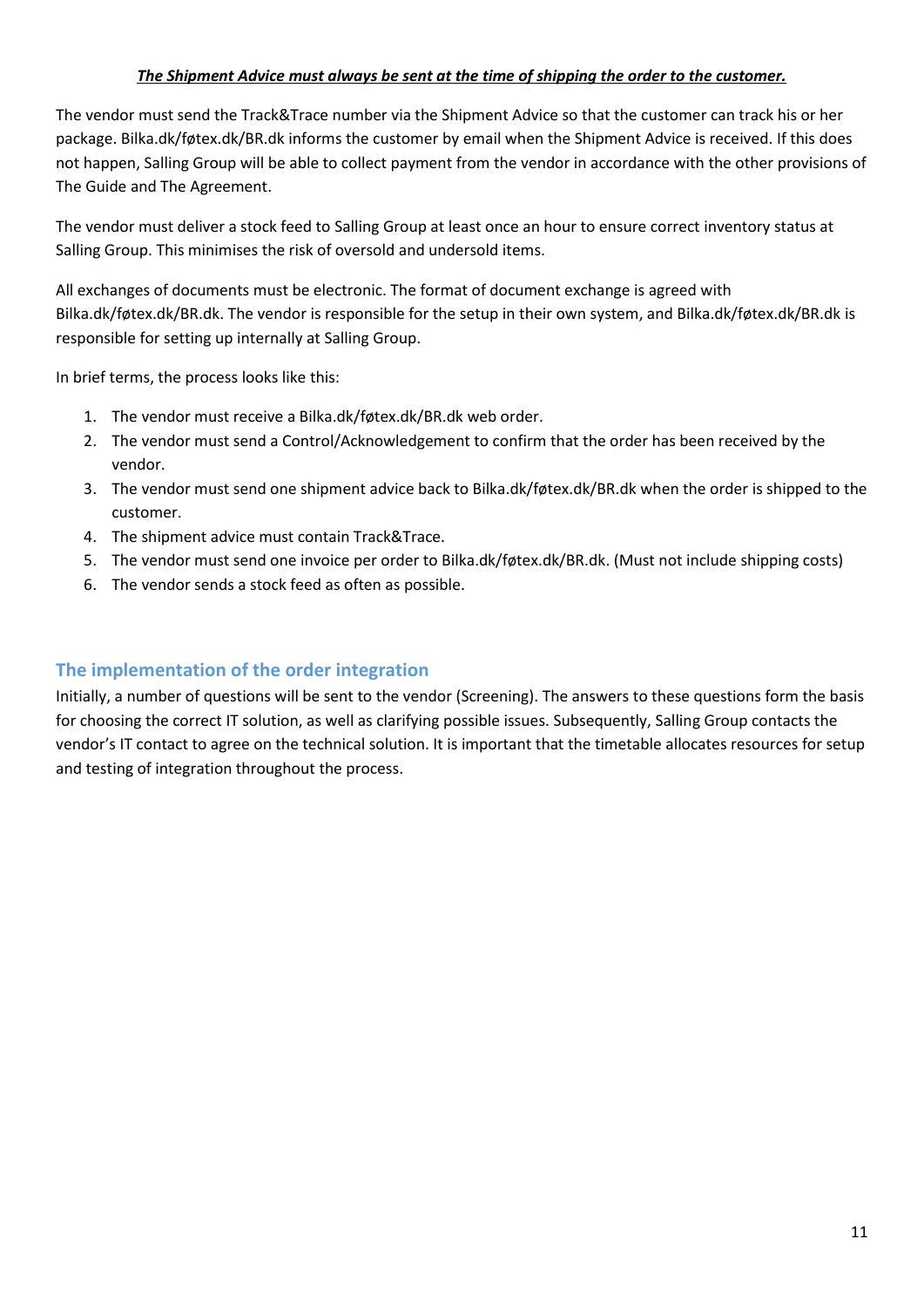# <span id="page-11-0"></span>**The electronic flow of the order integration**



Order - to - Desadv - to - Invoice process

# <span id="page-11-1"></span>**The technical flow of the order integration**

The order integration's Technical Part is divided into 4 phases. The web order, shipment advice, invoice and stock feed. All documents are described in detail in the segment descriptions.

- 1) The web order can be sent in OIOUBL and EDIFACT formats via FTP. (EDIFACT can also be sent via VANS). Please note that a web order from Bilka.dk/føtex.dk/BR.dk is different from a regular order from a warehouse. A web order requires customisation in the vendor's system.
- 2) Bilka.dk/føtex.dk/BR.dk receives the shipment advice in OIOUBL and EDIFACT format via FTP. (EDIFACT can also be received via VANS)

**The shipment advice is important. Only when we receive this file are we able to withdraw the money from the customer's credit card. The shipment advice must be sent at the same time as the order is shipped to the customer. Once the shipment advice has been received, we will be able to accept the vendor's invoice. Bilka.dk/føtex.dk must have one shipment advice per order.**

- 3) Bilka.dk/føtex.dk can receive the invoice as OIOXML or EDIFACT via FTP (EDIFACT via VANS). **The vendor must ship only one invoice per order.**
- 4) Bilka.dk/føtex.dk must receive the stock feed as .xml or .csv To ensure that Bilka.dk/føtex.dk/BR.dk actual stock is accurate on the websites at all times, Bilka.dk/føtex.dk/BR.dk must receive a stock feed from the vendor as often as possible, which automatically updates the inventory.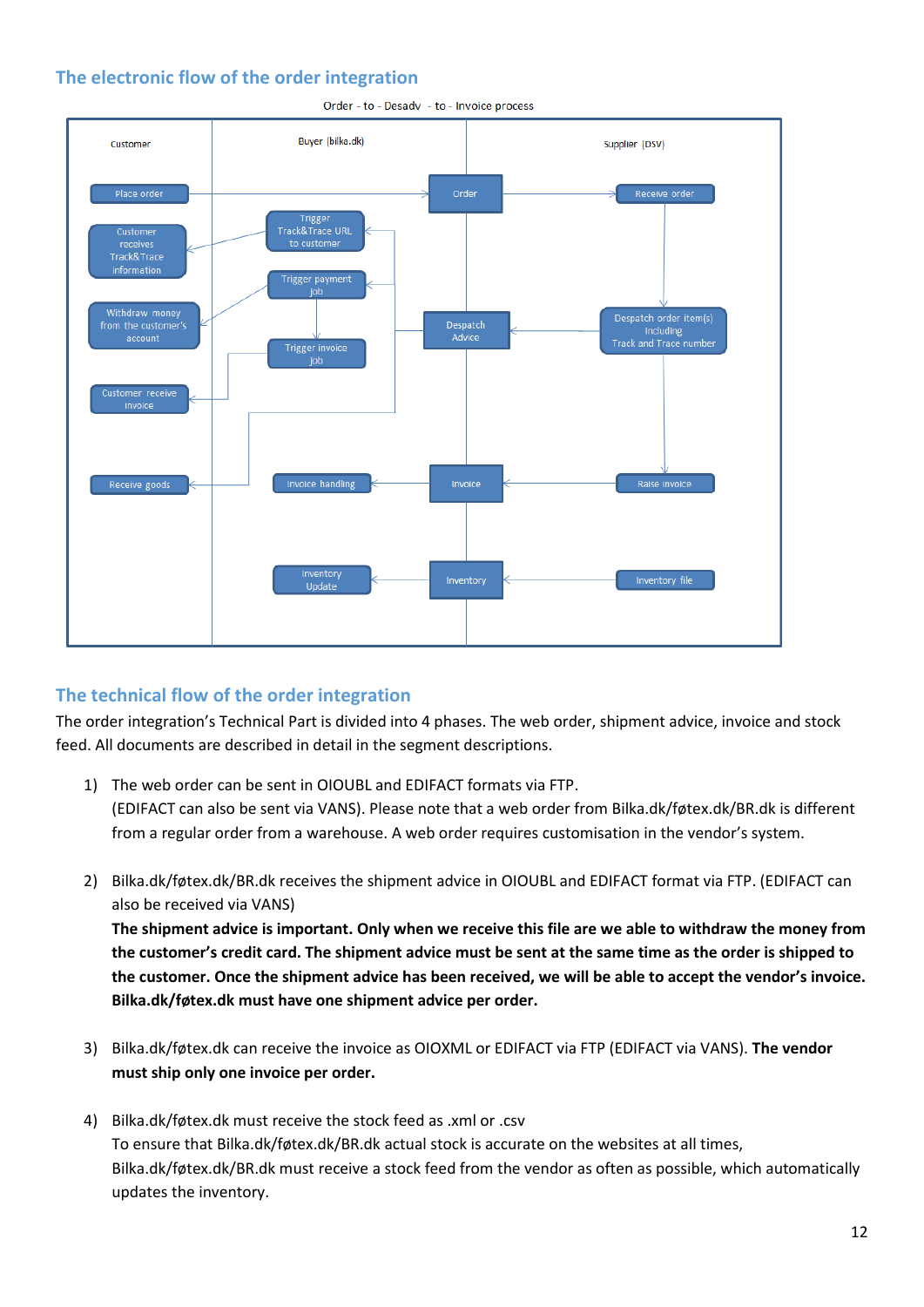# <span id="page-12-0"></span>**Order types**

There are several different types of orders. All order types will be tested in conjunction with integration to Bilka.dk/føtex.dk/BR.dk. See the StepByStep wizard for further explanation of document exchange.

#### <span id="page-12-1"></span>**Single line orders**

This refers to an order with just one item line delivered directly to the desired delivery address.

#### <span id="page-12-2"></span>**Multiple line orders**

This refers to an order with more than one item line delivered directly to the desired delivery address.

#### <span id="page-12-3"></span>**Replace order**

This is a reorder of an order. The reorder may be due to a lack of delivery or if an item is damaged. Note that the consignment number starts with 9xxxxxxxxxx in a replace order

#### <span id="page-12-4"></span>**Click&Collect**

Click&Collect requires master data for the products. It is important that Bilka.dk/føtex.dk/BR.dk knows the correct package dimensions, as the system will calculate whether it is possible for the customer to select Click&Collect, and at the same time this will affect the size of the box that is reserved. Since the box has fixed dimensions, the package must comply with these dimensions, which means that special packaging may be required.

The order will indicate if the customer has selected Click&Collect. Pickup location, size of the reserved box, and order code (ParcelID), must be activated when shipping the item.

See attached documentation for elaboration. (folder: *SwipBox package*).

# <span id="page-12-5"></span>**Shipment Advice**

# <span id="page-12-6"></span>**ShipmentAdvice/Dispatch flow**

The Shipment Advice must be sent as soon as the ordered package has left the vendor. One Shipment Advice must be sent per order. If the Shipment Advice is not received or is incorrect, it will have the effect that our systems will not be updated. This means, among other things, that:

- The customer is not informed regarding shipment from the vendor's warehouse.
- No invoice can be received.
- Bilka.dk/føtex.dk/BR.dk cannot charge the customer's credit card as no items have been sent by the system.
- Salling Group's estimates of financial accounting will not be correct.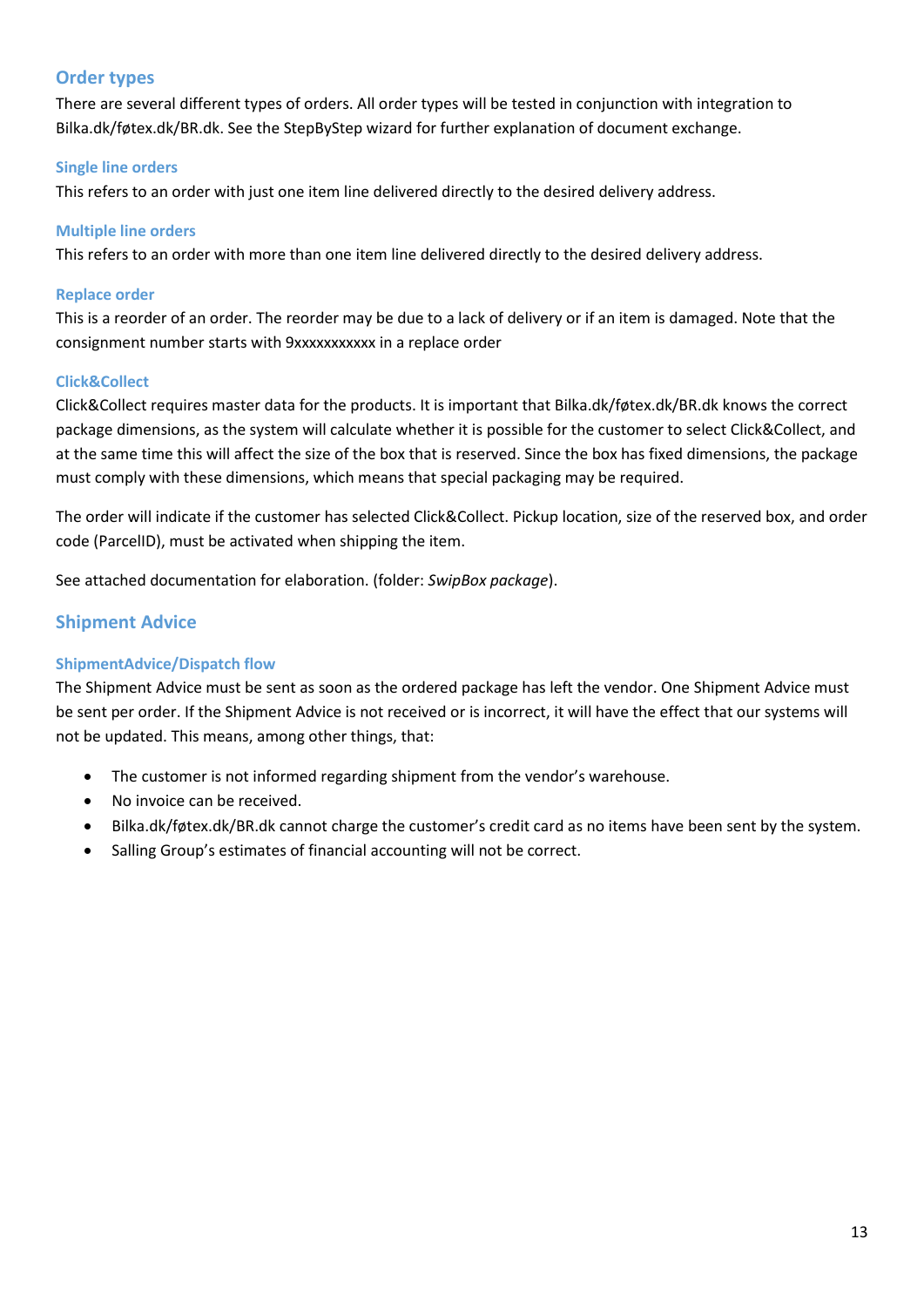# <span id="page-13-0"></span>**Shortpick**

Shortpick is when the item cannot be delivered on schedule. Either there is none in stock or there is not enough in stock to match the quantity ordered by the customer.

The actual quantity shipped to the customer must be stated in the Shipment Advice, but this must never exceed the quantity ordered. In other words, if an order includes more than one order line, the order lines not shipped must be updated as 0 EA in the dispatch.

In case of delay or short pick Salling Group must be informed as soon as possible. The message must be sent to [info@bilka.dk,](mailto:info@bilka.dk) and must contain following information; a) Order number, b) SG article number or EAN, c) New expected deliver date and d) reason for event. This message must be sent to [info@bilka.dk](mailto:info@bilka.dk) **no later** than 15.30 on the original expected shipment day.

- Out of stock (+ 14 days) this information should contain; a) SG article number, b) Article name, c) EAN and d) new expected deliver date
- In case of End of Life this information should contain; a) SG article number, b) Article name and c) EAN. This information should be sent to your respective Goodsflow department as well as [goodsflowecom@sallinggroup.com](mailto:goodsflowecom@sallinggroup.com) and [ecomdrift@bilka.dk.](mailto:ecomdrift@bilka.dk)

# <span id="page-13-1"></span>**Stock feed**

The stock feed must be uploaded to Salling Group FTP in .xml or .csv format defined by Salling Group. The stock is the minimum inventory available to Bilka.dk/føtex.dk/BR.dk until the next stock feed is received.

It is important that, if an item is sold out, an inventory of 0 is sent through before the item is removed from the stock feed.

# <span id="page-13-2"></span>**Catalogue integration with product data**

Catalogue integration enables automated import of products directly into Salling Group's e-Commerce system. This requires ongoing delivery of a file containing product data, purchase prices, inventory, product images, along with basic and descriptive product data. See which information is required as a minimum in the section **"Mandatory information in a product catalogue"**.

The main idea of catalogue integration is to eliminate the manual process of product creation, and to link the vendor's IT-system closely with Salling Group's e-Commerce system. This will provide a fast onboarding process for a large amounts of products, e.g. for range expansion/replacement.

In specific categories, it is possible to connect the system to a content provider. Currently, CNET, which primarily covers electronic catalogues, is used as a content provider. In addition, GS1 contributes additional information primarily about food products. A content provider can be used if it is easier for the vendor.

If the following points 1-4 containing technical and data requirements are satisfied and if the product range is suitable for catalogue integration, setup can begin. Order integration (described earlier in this Vendor Guide) is also essential in order to be able to expand to catalogue integration.

If you are interested in a catalogue integration solution, you will need to complete a catalogue screening and send catalogue files to Salling Group to analyse the data, and to evaluate how far the file is from something we can set up and use.

Ask your assigned Online Trade Manager to obtain your screening for catalogue integration.

#### <span id="page-13-3"></span>**1. Is the assortment adequate for a catalogue integration?**

For a catalogue integration to be relevant, there are different requirements for the assortment.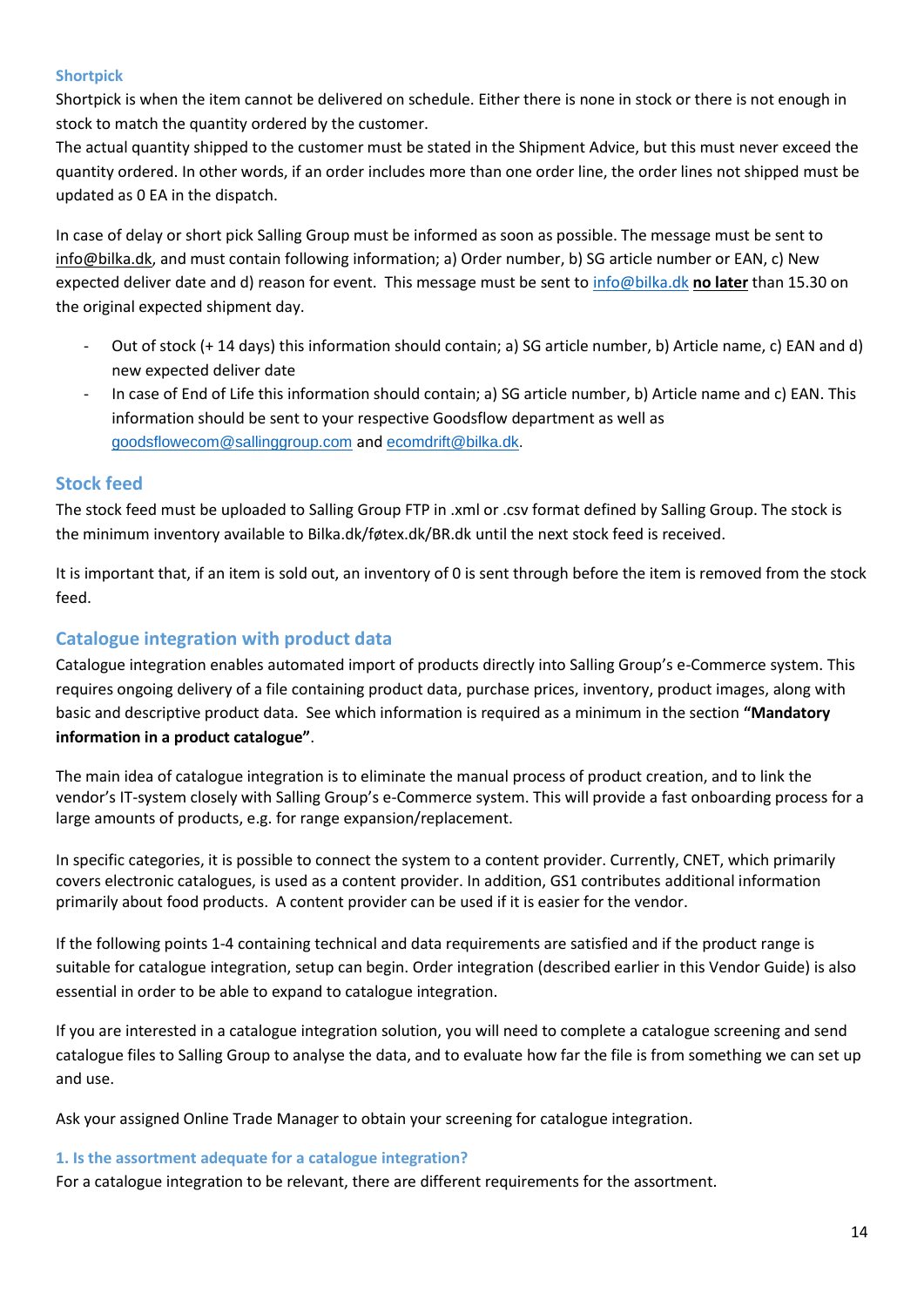"The catalogue must consist of a large assortment" – minimum 500 products. However, an exception could be if the range is replaced frequently, or if the vendor's range is online and cannot be bought in stores (and also not via the tablet solution).

"Most of the range is not available in stores". If the vendor's entire range is sold in stores, it cannot be integrated by means of catalogue integration at this time.

# <span id="page-14-0"></span>**2. Mandatory information in a product catalogue**

Need-To-Have information **must** be provided before any catalogue integration can be considered. Nice-To-Have should be delivered either through the vendor's product catalogue or using a content provider (electronic), as this information can encourage the customer to make a purchase. In some product areas, Nice-To-Have information will be Need-To-Have information. **Please note that this data must be provided using the attached form.**

# *Need To Have*

- Product name
- Barcode/GTIN
- The vendor's productID
- Product category (as specific as possible)
- Cost price in DKK
- Inventory
- Images compliant with the descriptive guidelines in the section on "Content production"
- Manufacturer
- Manufacturer part number if relevant
- Product description that complies with descriptive guidelines in the section on "Content production" must not contain links or video.

# *Nice To Have*

- Product-specific information (e.g. parts in a set, material, size, etc. Must include specifications relevant to the individual product category)
- Logistics dimensions this enables the option of integration with Click&Collect delivery.

# <span id="page-14-1"></span>**3. Present technical options**

Our current setup of catalogue integration can handle the following technical solutions:

- The vendor sends a product catalogue feed to our FTP server
- The vendor sends a stock and price feed to our FTP server
- The vendor must deliver in Salling Group standard stock format documentation is provided at startup
- The vendor sends images/assets to our FTP server or the vendor delivers URLs for images/assets per SKU

Automatic upload of data to our FTP should be used so that data is delivered consistently in terms of data as well as upload times.

Files cannot be delivered in .zip format.

# <span id="page-14-2"></span>**4. File format and structure of content**

On catalogues we are able to handle .csv and .xml file formats. If attributes across categories vary in your product feed, it is preferable that the catalogue is sent to us in .xml format. If it is basically the same attributes that are delivered for all products, we prefer the catalogue in .csv format.

Normally we use the product feed that is available from the vendor and start out from here. If you do not already have a catalogue, we can provide sample .csv and .xml files.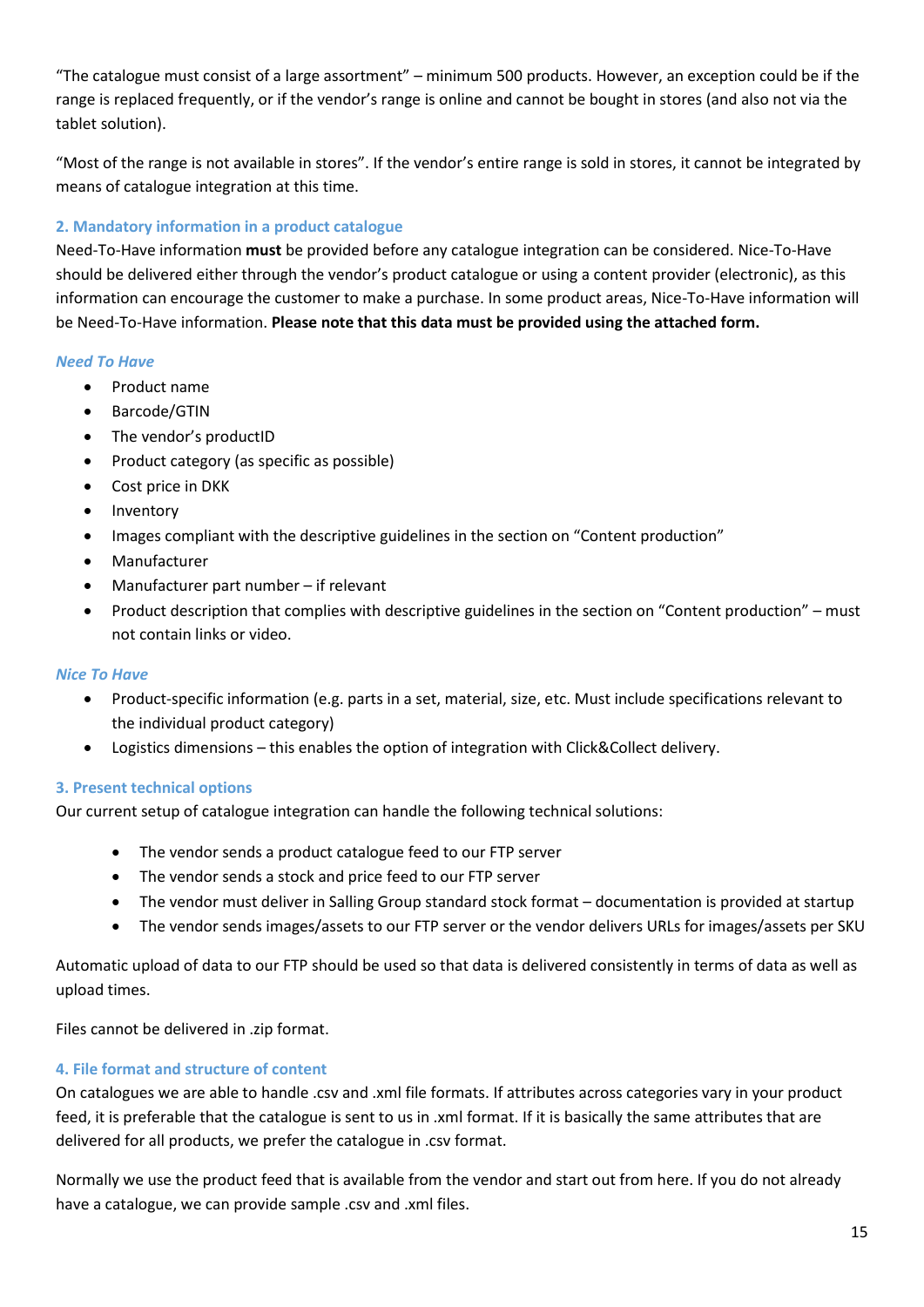Files cannot be delivered in .zip format.

#### **In a .csv file, one of the following separators must be used:**

- TAB
- Semicolon ;
- #

#### *Formatting in product description*

In the product description, HTML is very welcome.

#### **Example:**

- <br>
- <b></b>
- <ul><li> </li></ul>
- etc.

There must be no styling included, such as font and font size. There may also be no embedded videos or links. The above applies to both .xml and .csv files.

#### *Product specifications*

Product specifications that vary according to product categories must be in an .xml file in separate segments.

#### **Example:**

```
<ProductProperties>
     <Property Txt="HeadphoneType">In ear</Property>
     <Property Txt="HeadphoneSuitedFor">Running</Property>
     <Property Txt="HeadphoneSpeakerDiameter"></Property>
</ProductProperties>
```
# <span id="page-15-0"></span>**Assets**

#### *Images, videos etc.*

Images, videos, assembly instructions, energy labelling, etc. must be provided as metadata. First of all, the asset type must be defined based on these options:

- Image
- Document
- Audio
- Video

If "video" or "audio" is selected, the "content type" must be determined by selecting from the following options:

- Advertising clip
- Corporate clip
- Product presentation/guide

If "document" is selected, the content type must be decided by selecting from the following options:

- Advertising
- Assembly instructions
- Corporate presentation
- Product datasheet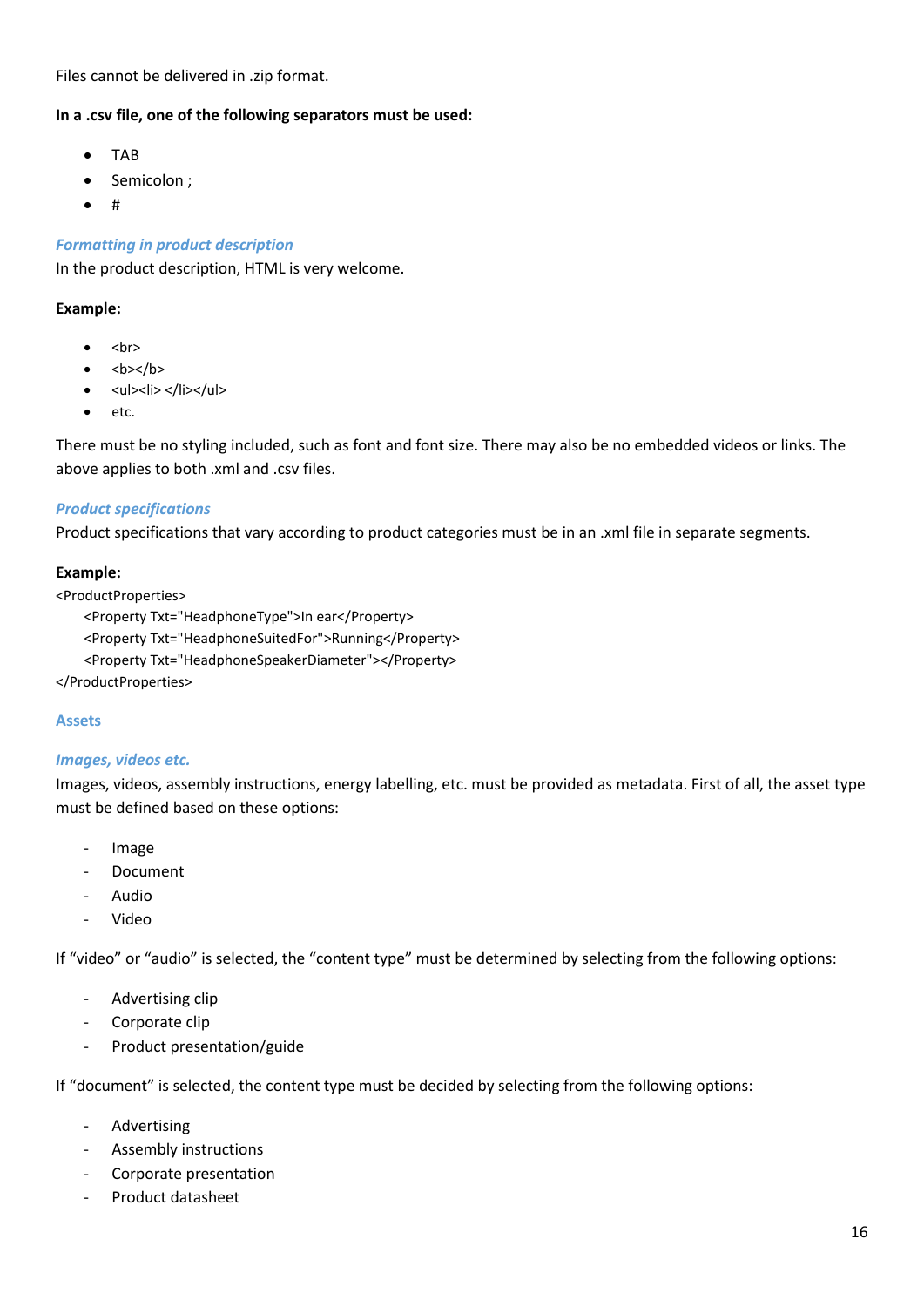- Product manual/guide
- Safety datasheet

If "image" is selected, two decisions must be made. Content type and shot type/angle.

Content type:

- Retail shot
- Energy rating
- Logo
- Model shot
- Pack shot
- Product group shot

#### Shot type:

- **Front**
- Front Left angle
- Front Right angle
- Front Top
- Alternative front
- Back
- Bottom
- Left side
- Right side
- Top

It is important to state asset metadata as accurately as possible so that we can ultimately present our products both attractively and correctly to customers visiting our websites.

# <span id="page-16-0"></span>**5. The weak link in automation – Important!**

# *Changes in the file format*

Once the setup is made, **no** changes should be made to the amount or order of data in the catalogue. Content, descriptions, images, etc., can of course always be edited and added at your end, but the file format itself and the directory feed structure are locked after setup.

# **The consequence of an unannounced change at your end may be that products, prices and inventories can no longer be updated.**

# *Change of data we use in mappings*

Once the catalogue is set up, our creation process runs completely automatically and on most SKUs there will be no manual work to do in our systems. This can be done as we make mappings based on the data you initially submitted. A big part of our mapping is based on the **categorisation** you have provided. Based on your categorisation, we can create the products with proper internal reporting, just as we can automatically place the products in the correct category on the site, and any category filters that have been set up allow all products to flow smoothly through the system, just to name a few of the mappings for which we use your category structure. Therefore, if you change your category structure, change the language in which you load the directory, or just generally correct category names,